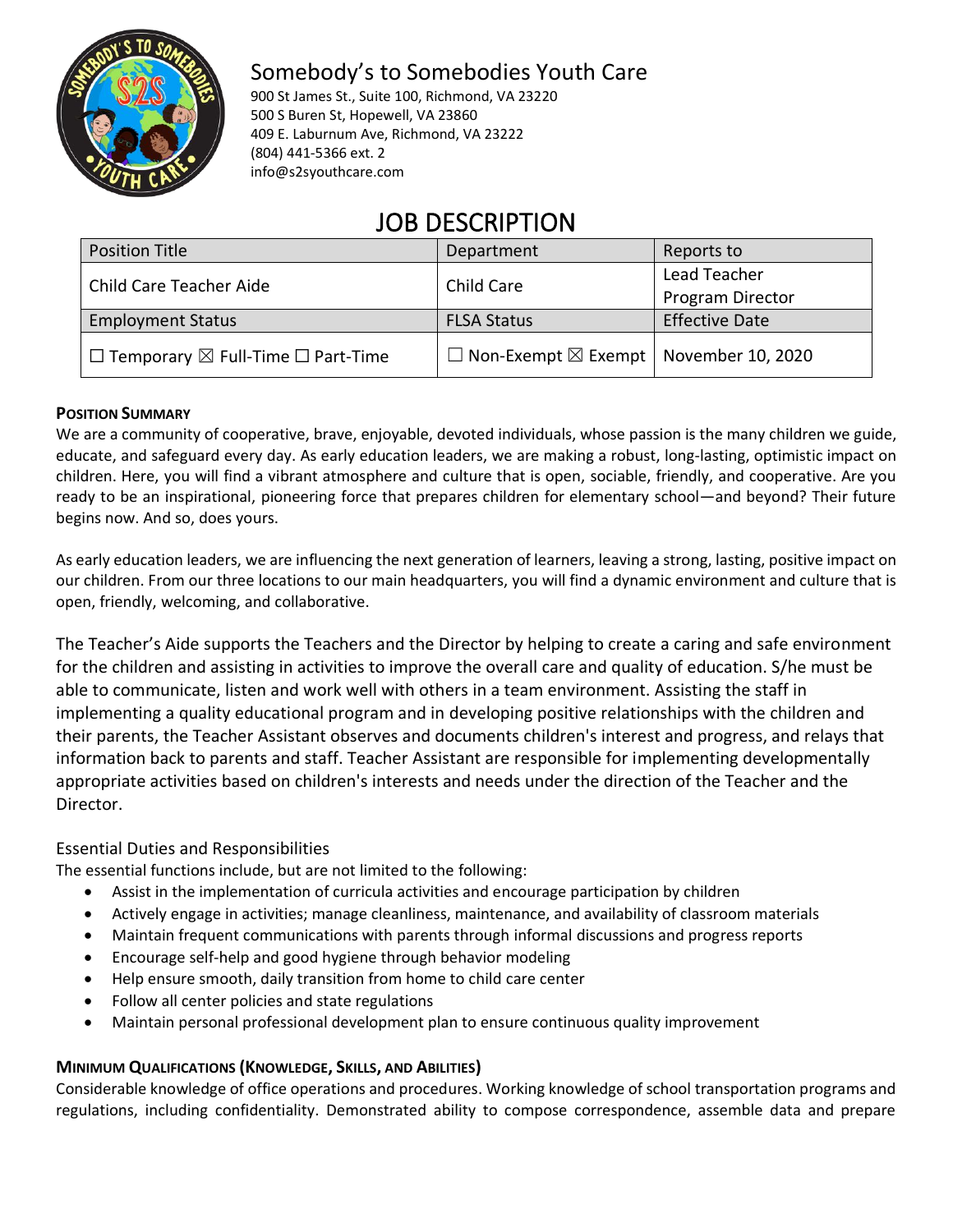reports and to communicate effectively both orally and in writing with all levels of personnel, students, and the public. Education, training, or experience sufficient to demonstrate the required knowledge, skills, and abilities.

## **Bring with you:**

- Relevant work experience; punctuality
- Self-starting, positive attitude; fast-paced environment experience
- A willingness to go above and beyond when necessary
- Ability to multi-task and a high attention to detail
- High level of organization is a must
- Event planning experience a plus
- Extensive MS Office experience (Word, Outlook, Teams, PPT)
- Smartsheet, Survey Monkey, other data collecting and analyzing software a plus

#### **Requirements:**

- Education or experience in camp, youth programs, recreation, working with children, or in a related field
- Ability to work as a member of a team and the ability to accomplish tasks with little direct supervision
- Strong organizational and communication skills
- Experience with diverse populations. Ability to develop positive, authentic relationships with people of all ages from different backgrounds.
- Must pass a background check.
- Valid driver's license and ability to operate a 15-passenger.
- Technologically savvy.
- Detail-oriented and effective at multitasking.
- Organized and able to conduct oneself in accordance with employee manual.
- Must have a team mentality, flexibility, and willingness to learn.
- Must meet state requirements for education and additional center/school requirements may apply.
- CPR/First Aid Certified
- Must complete 10-hour VDSS Preservice Training
- High School Diploma

#### **PHYSICAL DEMANDS AND WORK ENVIRONMENT**

The physical demands described here are representative of those that must be met by an employee to successfully perform the essential functions of this position. Reasonable accommodations may be made to enable individuals with disabilities to perform the functions.

While performing the responsibilities of the manager's job, the employee is required to talk and hear. The employee is often required to sit and use his or her hands and fingers, to handle or feel. The employee is occasionally required to stand, walk, reach with arms and hands, climb or balance, and to stoop, kneel, crouch or crawl. Vision abilities required for this job include close vision.

#### **Work Environment of the Manager**

While performing the responsibilities of the manager's job, these work environment characteristics are representative of the environment the manager will encounter. While performing the duties of this job, the employee is occasionally exposed to moving mechanical parts and vehicles. The noise level in the work environment is usually quiet to moderate.

#### **NOTE**

This job description in no way states or implies that these are the only duties to be performed by the employee(s) incumbent in this position. Employees will be required to follow any other job-related instructions and to perform any other job-related duties requested by any person authorized to give instructions or assignments. All duties and responsibilities are essential functions and requirements and are subject to possible modification to reasonably accommodate individuals with disabilities. To perform this job successfully, the incumbents will possess the skills, aptitudes, and abilities to perform each duty